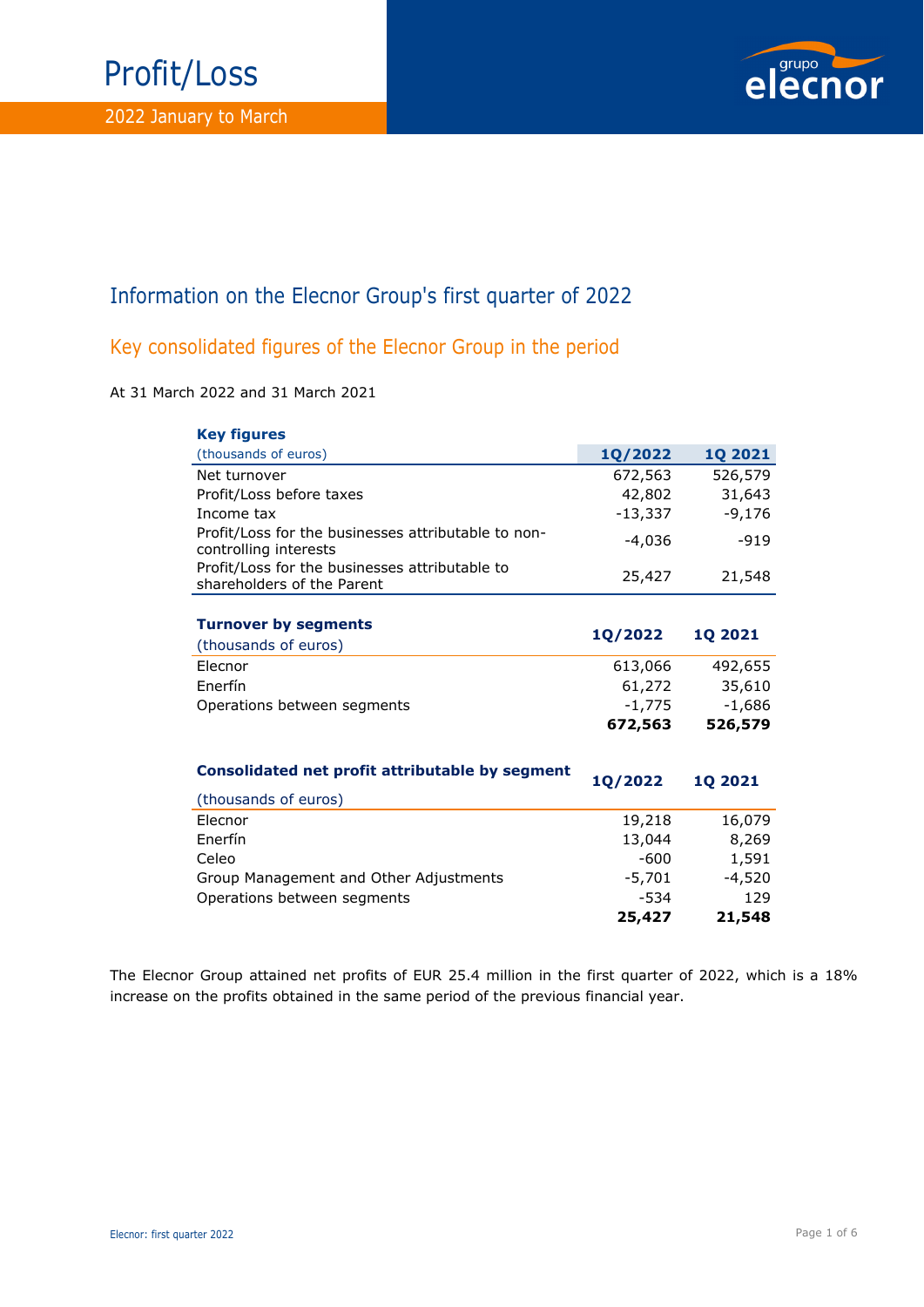



At 31 March 2022, Elecnor Group's consolidated sales amounted to **EUR 672.6 million** (EUR 526.6 million in the same period of the previous financial year), i.e. up 27.7% with respect to the first quarter of 2021. Both the domestic market (which represents 50% of the total) and the international market (which makes up 50%) experienced significant positive growth (20.3% and 36.3% respectively).

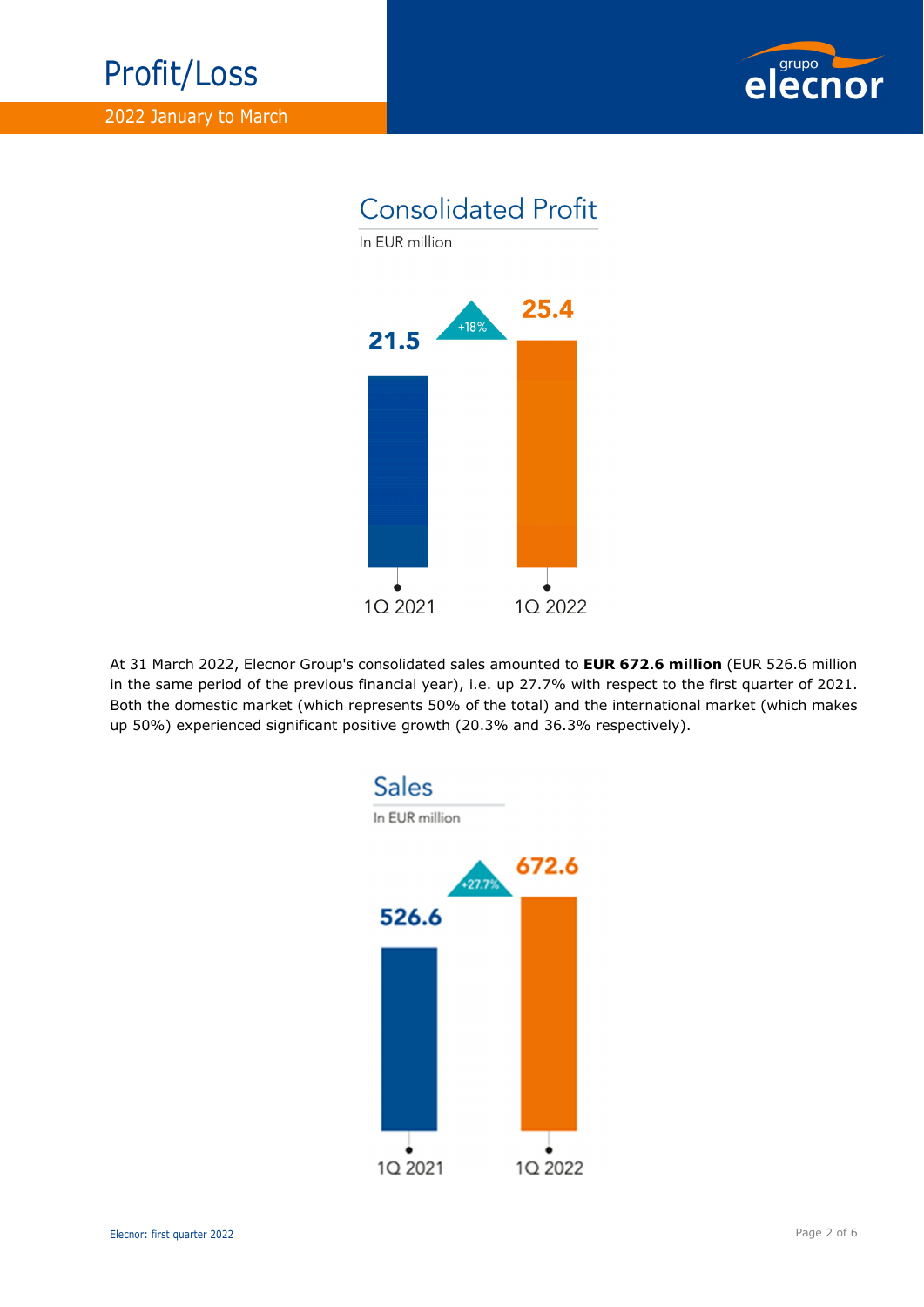## Profit/Loss



#### Elecnor

| (thousands of euros)                 | 10/2022 | 10 2021 |
|--------------------------------------|---------|---------|
| Turnover                             | 613,066 | 492,655 |
| Attributable consolidated net profit | 19,218  | 16,079  |

This business, which the Group develops via its subsidiary Elecnor Servicios y Proyectos and that company's affiliates, has grown sharply in the period.

In the **domestic market**, activity continued to grow on the back of the services developed for the energy, telecommunications, water, gas and transportation sectors, where it provides an essential service for all utilities. In addition, during this period, the construction work on wind and solar PV farms, as well as the restoration and maintenance projects related to self-consumption and energy efficiency, contributed to both the turnover and the profit/loss of the Group.

In the **international market**, the positive performance is mainly due to the construction of electricity transmission lines in Brazil and Chile, and also to US subsidiaries (Hawkeye and Belco) and to the major projects in Australia developed over the course of the financial year. The construction of wind farms in Colombia, solar PV farms in the Dominican Republic, hydroelectric plants in Cameroon and Angola and substations in Gambia and the Democratic Republic of the Congo, among many others, also contributed to the Group's profit/loss.

**Elecnor's pipeline of signed contracts** pending execution at 31 March 2022, the implementation of which is expected to take place over the next 12 months, **amounts to EUR 2,376 million** (EUR 2,291 million at the end of 2021). Of this portfolio figure, 73% relates to the international market, for an amount of EUR 1,736 million, and 27% to the domestic market, for an amount of EUR 640 million. The domestic portfolio comprises contracts for traditional services, as well as for wind and solar PV farms. The international portfolio is increasing in both European countries (Italy and the United Kingdom), where service-related activities are carried out, and in other countries (Australia, Chile and Brazil, mainly) where major wind farm, solar PV farm and power transmission projects have been contracted.

**Backlog** 

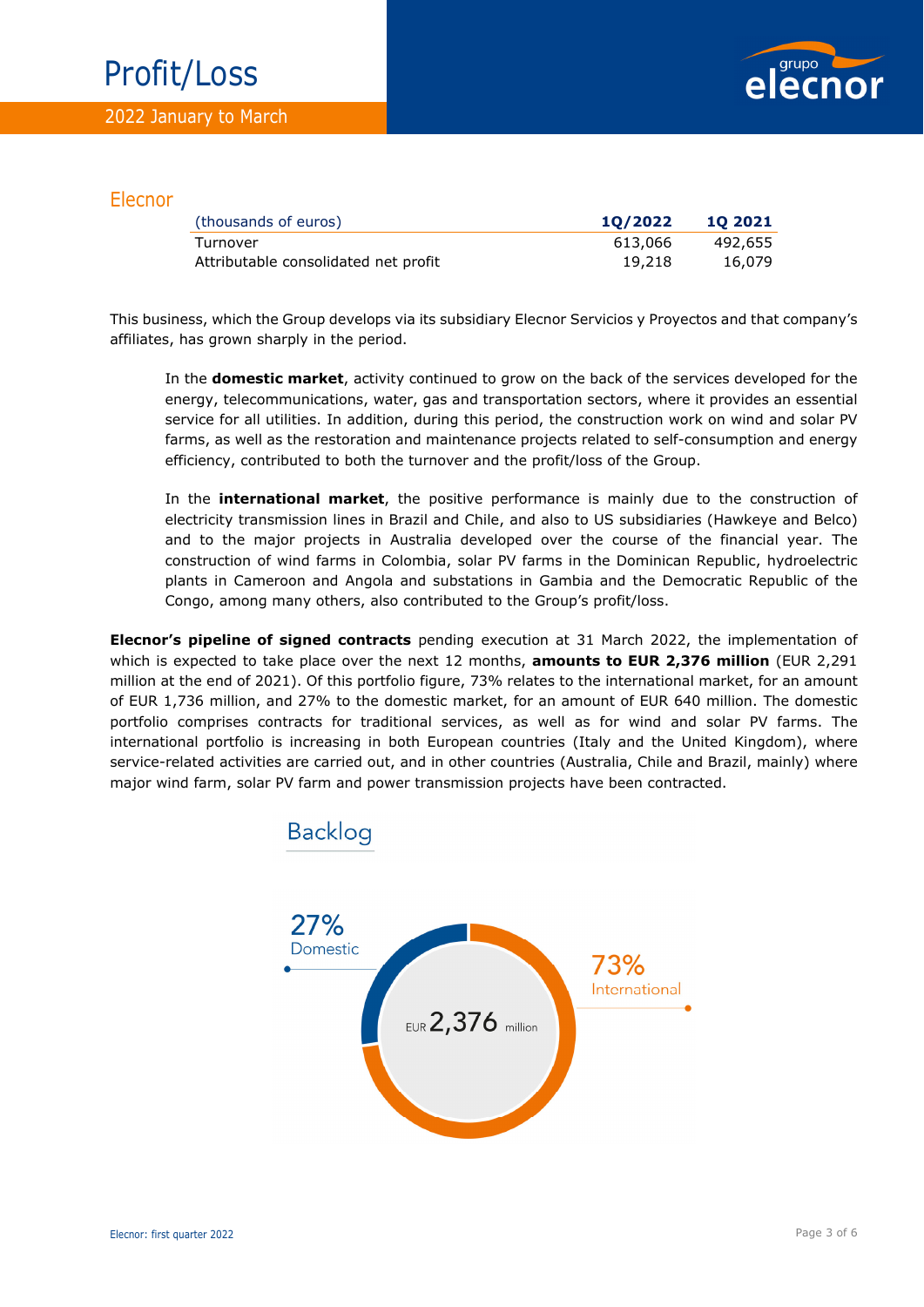

#### Enerfín

| (thousands of euros)                 | 10/2022 | 10 2021 |
|--------------------------------------|---------|---------|
| Turnover                             | 61.272  | 35,610  |
| Attributable consolidated net profit | 13,044  | 8,269   |

Enerfín participates in 1,355 MW of wind energy in operation and under construction in Spain, Brazil and Canada, and it continues with its intense development activity to ensure growth and increase its pipeline, which currently amounts to nearly 9 GW of wind energy and photovoltaic projects.

It is likewise continuing with the diversification of its activities through storage, hybridisation and hydrogen projects.

Contributions to Enerfín's profit/loss also came from the entry into operation of the San Fernando complex in north-east Brazil at the beginning of last year and the increased production coming from national wind farms last year. Also, in Spain, where the group maintains a strategy of contracting price hedge derivatives for part of the energy that it produces, this strategy has been favoured by the current situation of energy prices.

Last 29 March, Royal Decree 6/2022 was published, thereby approving the update of the remuneration scheme of electric power generation based on renewable energy sources, high-efficiency co-generation and waste. As it is set forth in that Decree, the remuneration for investment in farms subject to that scheme is updated, effective 1 January 2022. Pending publication of the new remuneration parameters in the Ministerial Order, the effect of the update has been included in the financial statements ended at 31 March. Moreover, the validity of the remuneration reduction mechanism due to gas prices is extended (which ended on 31 March 2022), and it is established that the cost of the financing mechanism for the social tariff and for the supply of consumers at risk of social exclusion will be assumed by generators and marketers. The Group estimates that the total impact, in terms of net tax results, will not be significant.

#### Celeo

| (thousands of euros)                 | 10/2022 10 2021 |       |
|--------------------------------------|-----------------|-------|
| Attributable consolidated net profit | -600            | 1.591 |

Celeo operates 6,804 km of electricity transmission lines in Chile and Brazil and participates in 345 MW of renewable energy. Overall, it manages around EUR 5,211 million of assets in operation.

Currently, Celeo is continuing with the construction work on the Parintins Transmissora de Energia project in Brazil and on the Casablanca and Mataquito projects in Chile. It has also started construction on the new concessions in Chile and Peru that were won the preceding year.

During this first quarter, the behaviour of Celeo's Transmission Networks business has been positive, favoured by the entry into operation of the Serra de Ibiapaba concession in Brazil at the end of 2021 and by the appreciation of the US dollar and the Brazilian real against the euro. In turn, the solar thermal plants that Celeo manages in Spain have neutralised the positive results reached by all of Celeo's other companies, due to the seasonality of the production by those plants during this period of low thermal resource. This is a seasonal circumstance that will be corrected in the upcoming months when the thermal resource is greater.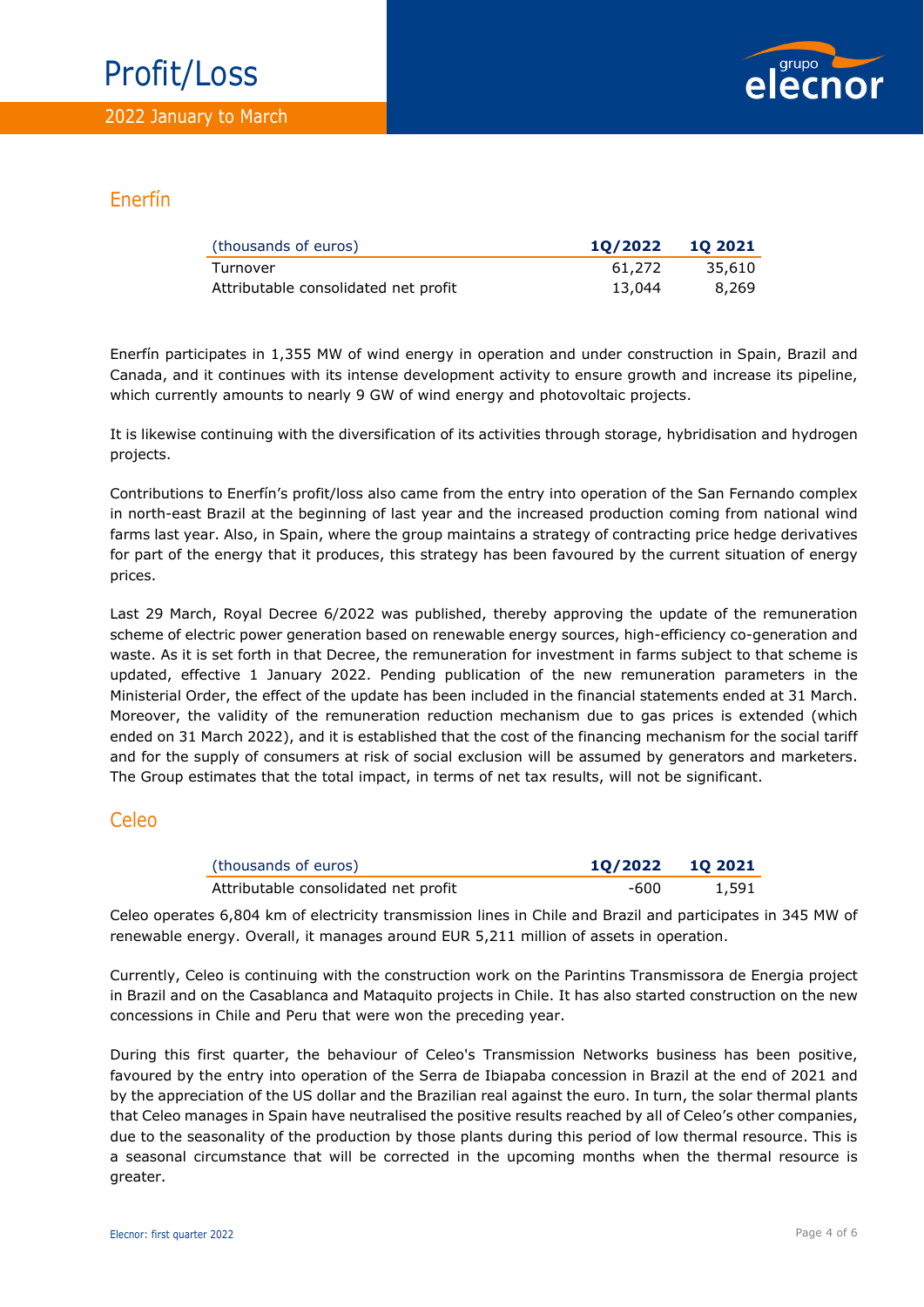

#### **Sustainability**

The sustainability of the Elecnor Group revolves around its purpose: generating change and well-being in the territories where it operates. It is therefore aware of the importance of its actions on people and the environment in which it undertakes its activities. Its purpose is to maximise positive impacts and minimise negative impacts on society and the environment, through responsible, ethical and transparent behaviour.

This commitment is inherent in every aspect of its activities and business strategy, as well as in its relations with stakeholders. A commitment that is embodied in its Strategic Sustainability Plan, which lays down the core areas of its social responsibility and the basis and initiatives for ongoing improvement in sustainability management.

The Elecnor Group is undergoing certification in accordance with the IQNet SR10 Corporate Social Responsibility standard, which is expected to be completed during the 2022 financial year. This seal certifies that the company has all the necessary elements for formulating a sustainability management system, consequently endorsing its level of commitment in this field.

#### Forecast for 2022

The Elecnor Group holds a leading position in the main activities that will be the driver of growth and will concentrate most of the stimulus measures promoted, in particular by the European Union and the United States. In that regard, the global trends that will drive the Group's businesses are:

- Electrification and energy efficiency
- Renewable energies
- Digitisation and connectivity
- Comprehensive rendering of urban services

On the basis of the foregoing, the Elecnor Group expects to continue to grow its results in 2022, as it has been doing year after year for the last decade.

#### Change in the companies that make up the Group

During the first three months of 2022, there have been no significant changes in the consolidation scope of the Elecnor Group compared with the 2021 closing position.

#### Other relevant events of the first quarter

On 18 February 2022, the Elecnor Group informed the CNMV of the start a search process for the possible incorporation of a financial partner in the capital of its wind energy subsidiary, Enerfín Sociedad de Energía, S.L.U., by acquiring a material but non-controlling stake in this subsidiary.